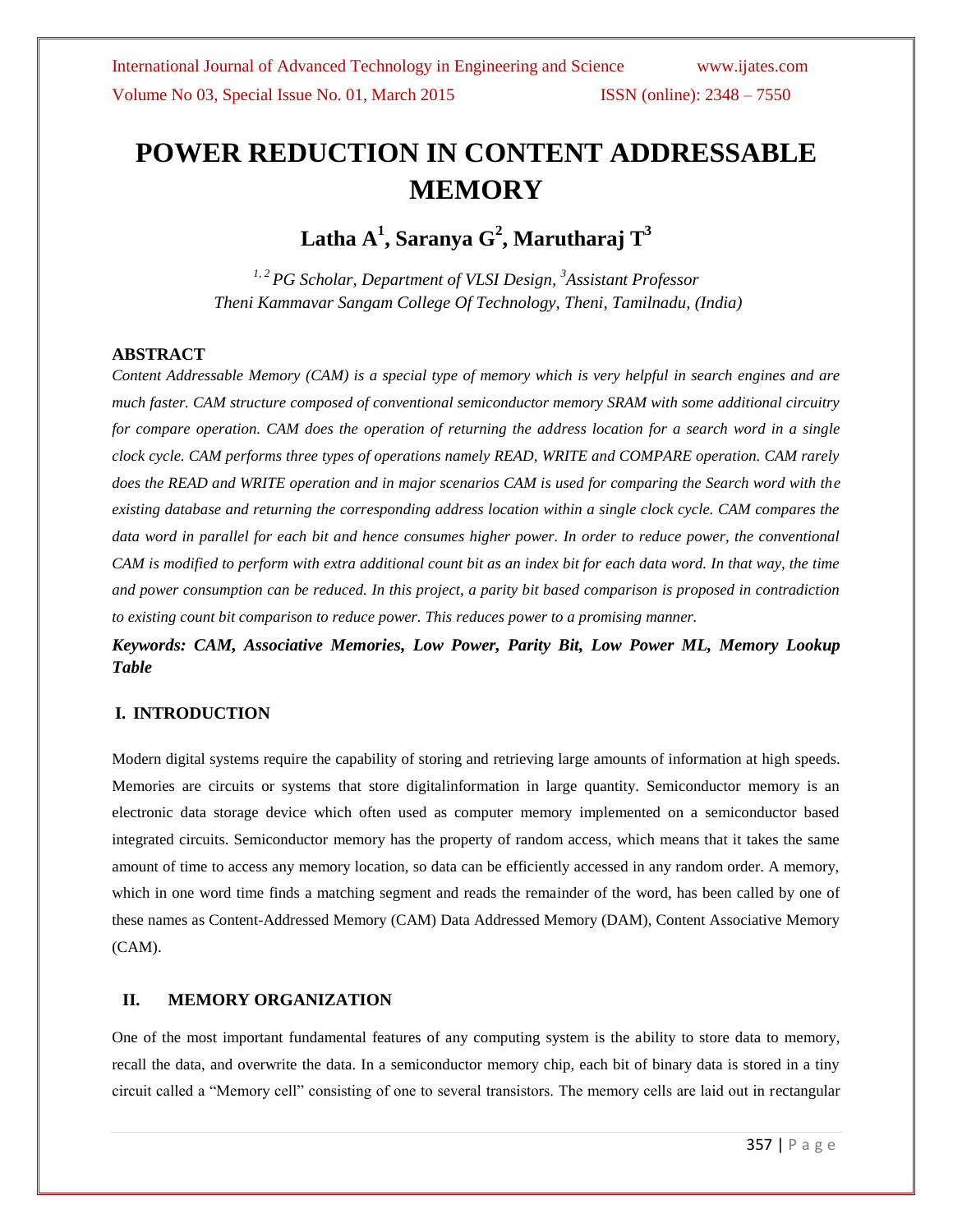arrays on the surface of the chip. The 1-bit memory cells are grouped in small units called "words" which are accessed together as a single memory address. Memory is manufactured in word length that is usually a power of two, typically N=1, 2, 4 or 8 bits. Data is accessed by means of a binary number called a memory address applied to the chip's address pins, which specifies which word in the chip is to be accessed. If the memory address consists of M bits, the number of addresses on the chip is 2M, each containing an N bit word. Consequently, the amount of data stored in each chip is N2M bits. The data capacity is usually a power of two: 2, 4, 8, 16, 32, 64, 128, 256 and 512 and measured in KB-bits, MB-bits, GB-bits or TB-bits, etc. Currently the largest semiconductor memory chips hold a few GB of data, but higher capacity memory is constantly being developed.

Semiconductor memories are broadly classified into three categories which are shown in below table.

|                            | <b>Read-Write Memory</b>                            |                            | <b>Read-Only Memory</b>                |  |
|----------------------------|-----------------------------------------------------|----------------------------|----------------------------------------|--|
| Random<br>Access           | <b>Non-Random</b><br>Access                         | <b>EPROM</b><br>$E^2$ PROM | Mask-Programmed<br>Programmable (PROM) |  |
| <b>SRAM</b><br><b>DRAM</b> | <b>FIFO</b><br>LIFO<br>Shift Register<br><b>CAM</b> | <b>FLASH</b>               |                                        |  |

#### **Table 2.1 Memory Classification**

Read Write Memories are classified into two categories as

- 1. Random Access Memories
- 2. Non Random Access Memories.

Random-access memory (RAM) is a generic term that refers to both SRAM and DRAM or, indeed, any type of memory where you can arbitrarily (randomly) access stored data. Non- Random Access Memories are also termed as "Serial Access Memories". These are type of memory in which data is accessed sequentially and the time for access depends on the location of the data desired. In a multiport memory, this term refers to that portion of the device that is related to the serial-access port and its associated functions.

Content Addressable Memory is one such Serial Access Memories which access the data in a sequence and the storage device moves through all information up to the point it is attempting to read or write. These are type of memory which is used for Permanent storage unlike the Random access memories which are used as the temporary Storage.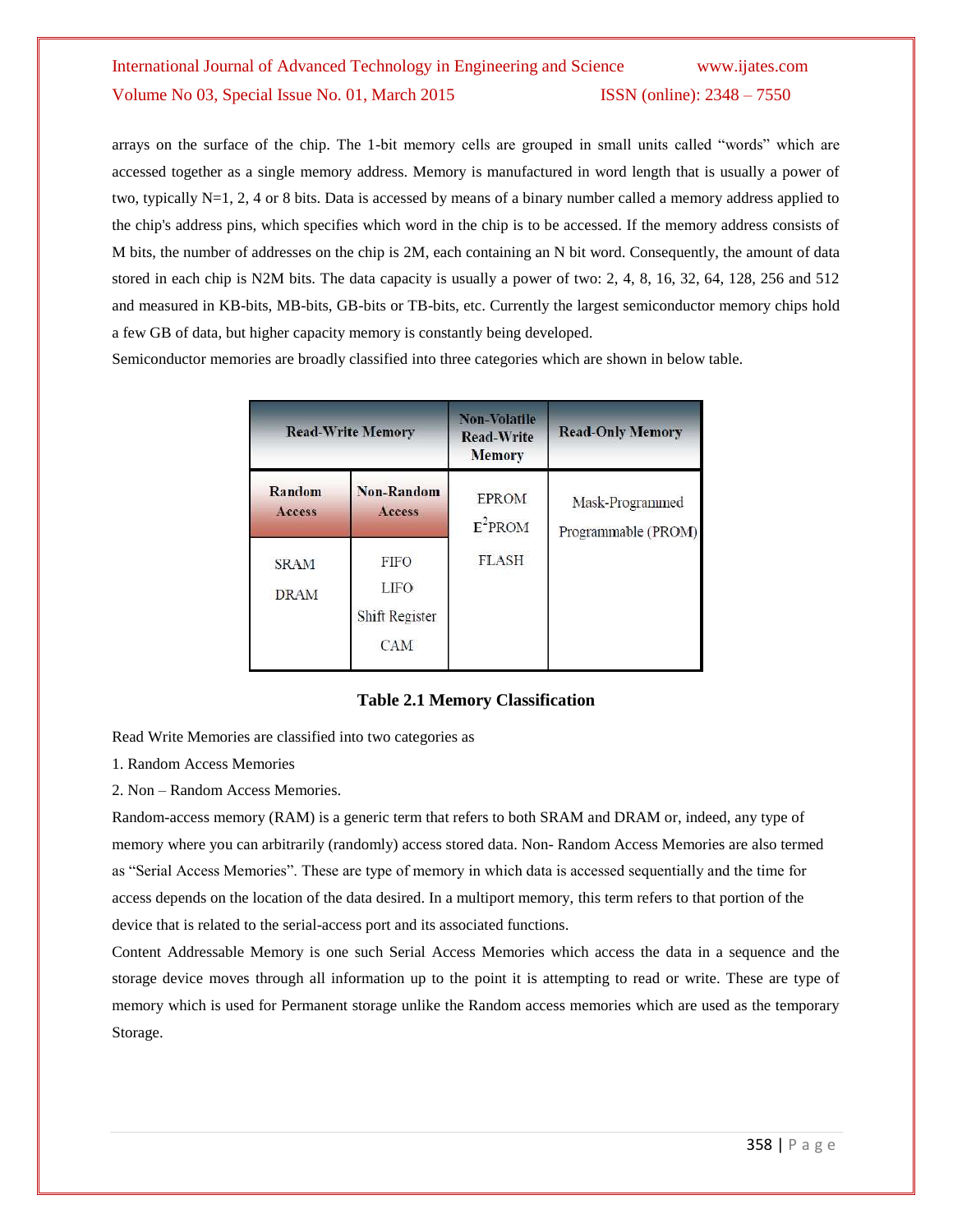### **III. CONTENT ADDRESSABLE MEMORY**

Content Addressable Memories (CAMs) are hardware search engines that are much faster than algorithmic approaches for search intensive applications. CAMs are composed of conventional Semiconductor memory especially SRAM with added comparison circuitry that enable a search operation to complete in a single clock cycle. CAM operates in three modes

- READ
- WRITE
- COMPARE

### **3.1 CAM Architecture**

A small model is shown in below figure shows CAM consisting of 4 words, with each word containing 3 bits arranged horizontally (corresponding to 3 C cells). There is a match -line corresponding to each word (ML0, ML1, etc.) feeding into match line sense amplifiers (MLSAs), and there is a differential search line pair corresponding to each bit of the search word (SL0, SL0̄, SL1, SL1̄, etc.). CAM search operation begins with loading the search-data word into the search-data registers followed by pre-charging all match lines high, putting them all temporarily in the match state. Next, the search line drivers broadcast the search word onto the differential search lines, and each CAM core cell compares its stored bit against the bit on its corresponding search lines. Match lines on which all bits match remain in the pre-charged-high state. Match lines that have at least one bit that misses, discharge to ground. The MLSA then detects whether its match line has a matching condition or miss condition. Finally, the encoder maps the match line of the matching location to its encoded address.







**Fig 3.1 CAM Architecture Fig 3.2 10T - NOR based CAM CORE CELL**

### **3.2 Challenges in CAM Design**

Full parallel search operation leads to critical challenges in designing a low-power system for high-speed highcapacity CAMs: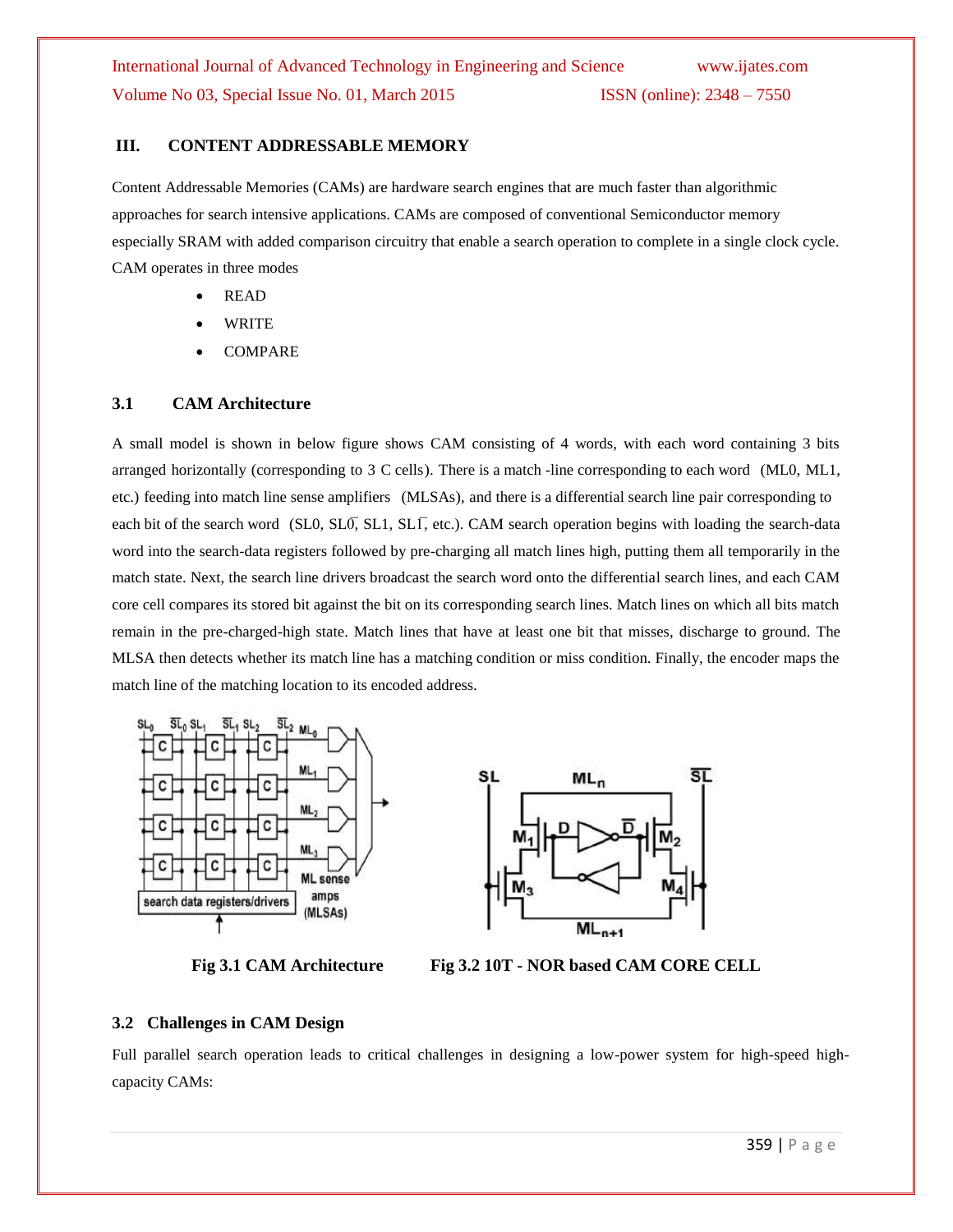- Power hungry nature due to the high switching activity of SL and the ML.
- A huge surge-on current (i.e., peak current) occurs at the beginning of the search operation due to the concurrent evaluation of the ML may cause a serious IR drop on the power grid, thus affecting the operational reliability of the chip.

As a result, numerous efforts have been put forth to reduce both the peak and the total dynamic power consumption of the CAMs.

### **3.3 Advantages of CAM**

Major advantage that CAM offers are high speed functionality. Other advantages are

- Data Storage and retrieval capabilities.
- Programming simplification based upon the possibility of ignoring the placement of data in memory and extensive use of content addressing and ordered retrieval.
- Periodicity of structure lends itself to integrated circuit techniques and batch fabrication. Inter connections between components become shorter and less tangled, reducing propagation delays and simplifying layout and checkout. Since the structure is periodic, it can be easily expanded in size
- The periodic structure may permit an organization which is tolerant of memory or circuit element failures. If a cell fails, it may be possible to avoid its further use with little loss to the system capability.

### **3.4 Count Bit Based CAM**

In general, a CAM has three operation modes: READ, WRITE, and COMPARE, among which "COMPARE" is the main operation as CAM rarely reads or writes. It starts a compare operation by loading an n-bit input search word into the search data register. The search data are then broadcast into the memory banks through n pairs of complementary search-lines SL and ~SLs directly compared with every bit of the stored words using comparison circuits. Each stored word has a ML that is shared between its bits to convey the comparison result. Location of the matched word will be identified by an output encoder, as shown in Figure 1. During a pre-charge stage, the MLs are held at ground voltage level while both SL and ~SLs are at VDD. During evaluation stage, complementary search data is broadcast to the SL and ~SL. When mismatch occurs in any CAM cell (for example at the first cell of the row D= "1"; ~D="0"; SL ="1";  $\sim$ SL="0"), transistor P3 and P4 will be turned on, charging up the ML to a higher voltage level. A sense amplifier (MLSA) is used to detect the voltage change on the ML and amplifies it to a full CMOS voltage output. If mismatch happens to none of the cells on a row, no charge up path will be formed and the voltage on the ML will remain unchanged, indicating a match.

Since all available words in the CAMs are compared in parallel, result can be obtained in a single clock cycle. Hence, CAMs are faster than other hardware- and software-based search systems. They are therefore preferred in highthroughput applications such as network routers and data compressors. However, the full parallel search operation leads to critical challenges in designing a low-power system for high-speed high-capacity CAMs. The power hungry nature due to the high switching activity of the ML and the SL and a huge surge-on current (i.e., peak current) occurs at the beginning of the search operation due to the concurrent evaluation of the SL may cause a serious IR drop on the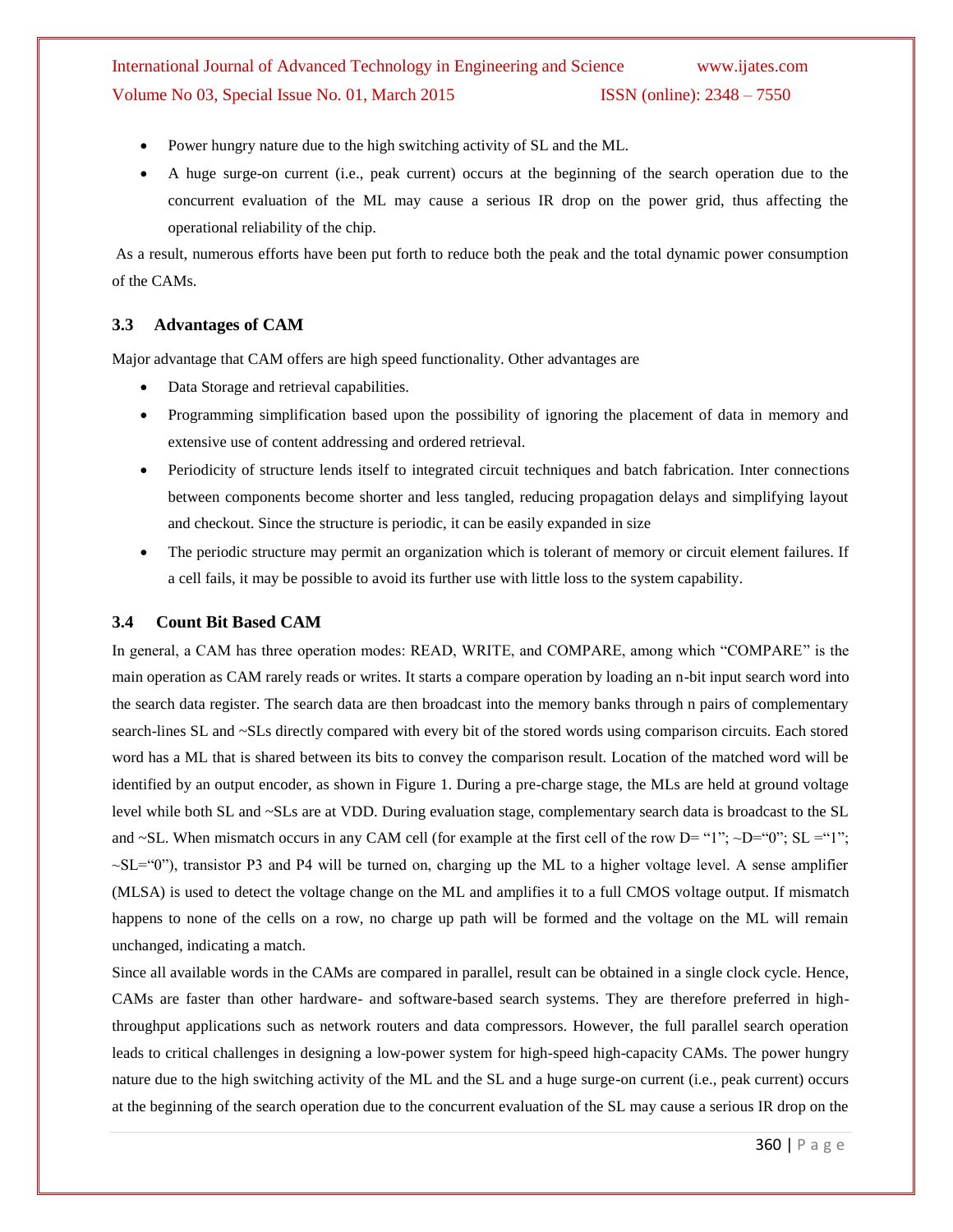power grid, thus affecting the operational reliability of the chip. As a result, numerous efforts have been put forth to reduce both the peak and the total dynamic power consumption of the CAMs.

### **3.4.1 Pre Computation Scheme Design**

The pre-computation CAM uses additional bits to filter some mismatched CAM words before the actual comparison. These extra bits are derived from the data bits and are used as the first comparison stage. For example, in below figure number of "1" in the stored words are counted and kept in the Counting bits segment. When a search operation starts, number of "1"s in the search word is counted and stored to the segment on the left of figure. These extra information are compared first and only those that have the same number of "1"s (e.g., the second and the fourth) are turned on in the second sensing stage for further comparison. This scheme reduces a significant amount of power required for data comparison, statistically. The main design idea is to use additional silicon area and search delay to reduce energy consumption. The previously mentioned pre-computation and all other existing designs shares one similar property. The ML sense amplifier essentially has to distinguish between the matched ML and the 1-mismatch ML. This makes CAM designs sooner or later face challenges since the driving strength of the single turned-on path is getting weaker after each process generation while the leakage is getting stronger. This problem is usually referred to as Ion/Ioff.

### **IV. PROPOSED METHOD**

A versatile auxiliary bit is introduced to boost the search speed of the CAM at the cost of less than 1% area overhead and power consumption. This newly introduced auxiliary bit at a glance is similar to the existing Pre-computation schemes but in fact has a different operating principle.



Parity bit Data bits ML<sub>0</sub> 0  $\Omega$  $\sigma$  $\overline{0}$ ō  $^{\circ}$  $\Omega$  $\overline{0}$ ML1  $\circ$ 0 0  $\Omega$  $\Omega$  $\theta$ 1 1 ML2  $\mathbf 0$  $\mathbf{0}$  $\mathbf{0}$  $\theta$  $\Omega$  $\mathbf{0}$ ۹ ML 3 n o.  $\theta$ ٥ ۰ ML4 0  $\Omega$  $\mathbf{1}$ 0 0 ×. и 1 Search data 0 0  $\bf{0}$  $\Omega$ 0  $\mathbf{1}$ 0 1

**Fig 4.1 a) Conceptual View of Pre-computation based b) Conceptual View of Parity based CAM CAM** design design



The parity bit based CAM design is shown in above figure consisting of the original data segment and an extra onebit segment, derived from the actual data bits. Technique is to obtain only the parity bit, i.e., odd or even number of "1"s. The obtained parity bit is placed directly to the corresponding word and ML. Thus the new architecture has the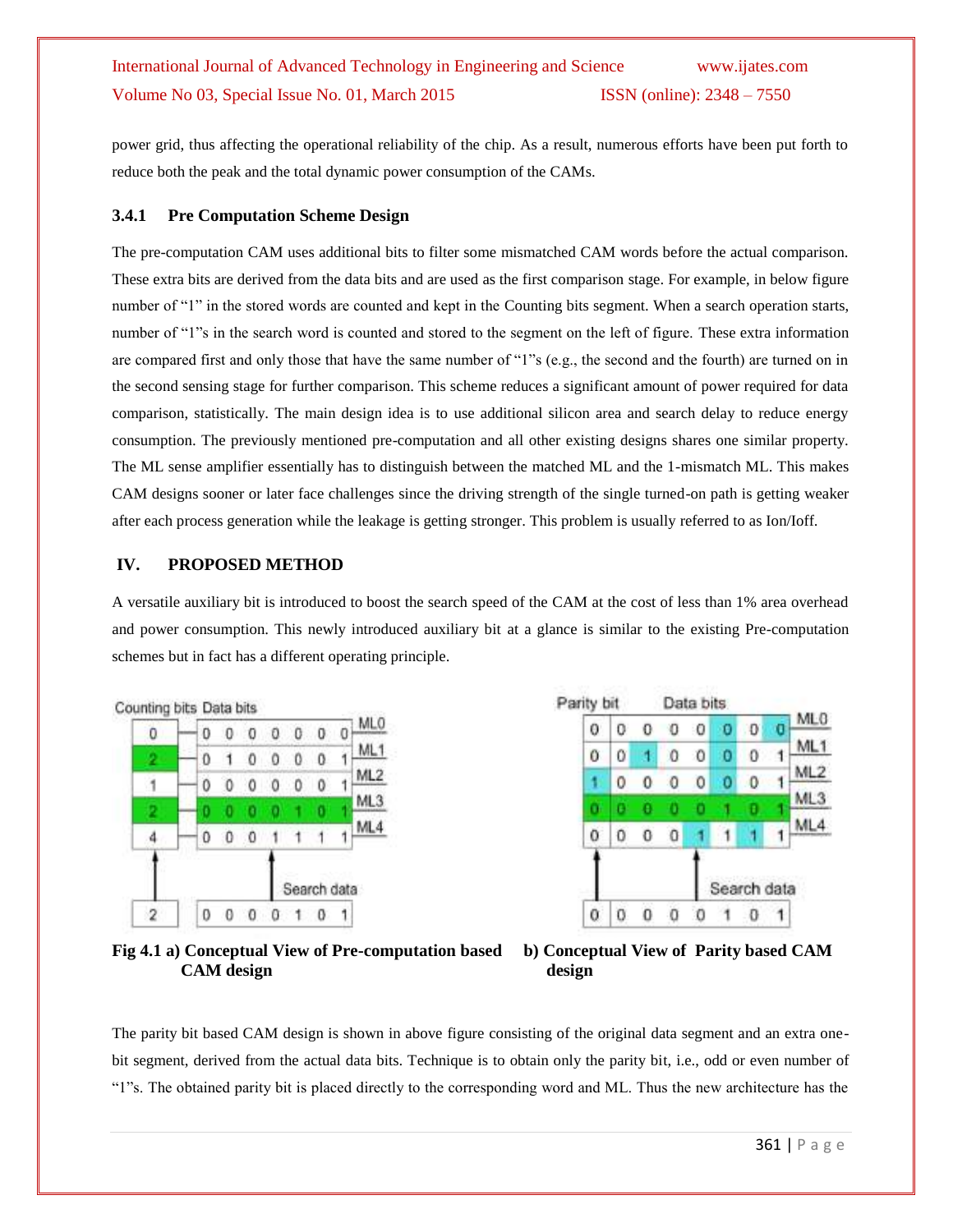same interface as the conventional CAM with one extra bit. During the search operation, there is only one single stage as in conventional CAM. Hence, the use of this parity bits does not improve the power performance. However, this additional parity bit, in theory, reduces the sensing delay and boosts the driving strength of the 1-mismatch case (which is the worst case) by half, as discussed below.

In the case of a matched in the data segment (e.g., ML3), the parity bits of the search and the stored word is the same, thus the overall word returns a match. When 1 mismatch occurs in the data segment (e.g.,ML2), numbers of "1"s in the stored and search word must be different by 1. As a result, the corresponding parity bits are different. Therefore now we have two mismatches (one from the parity bit and one from the data bits). If there are two mismatches in the data segment (e.g., ML0, ML1 or ML4), the parity bits are the same and overall it has two mismatches. With more mismatches, we can ignore these cases as they are not crucial cases. The sense amplifier now only have to identify between the 2-mismatch cases and the matched cases. Since the driving capability of the 2-mismatch word is twice as strong as that of the 1-mismatch word, the proposed designgreatly improves the search speed and the  $I_{on}/I_{off}$ ratio of the design.

| <b>Parity Bit</b> | Data |
|-------------------|------|
| $\overline{0}$    | 1111 |
| $\mathbf{1}$      | 0010 |
| $\Omega$          | 0011 |
| $\Omega$          | 0000 |
| 0                 | 0101 |
| 0                 | 0110 |
| $\mathbf{1}$      | 0111 |
| $\mathbf{1}$      | 1000 |
| $\theta$          | 1001 |
| 0                 | 1010 |
| $\mathbf{1}$      | 1011 |
|                   | 1110 |

**Table 4.1 Memory Lookup Table for Parity based design**

### **V. SIMULATED RESULTS**

The Memory circuits are developed through Verilog HDL using XILINX ISE Simulator (Version 9.2i). Read, Write and Compare operations for both the techniques are simulated along with their power analysis. Power analysis is carried out using XILINX Power analyzer tool.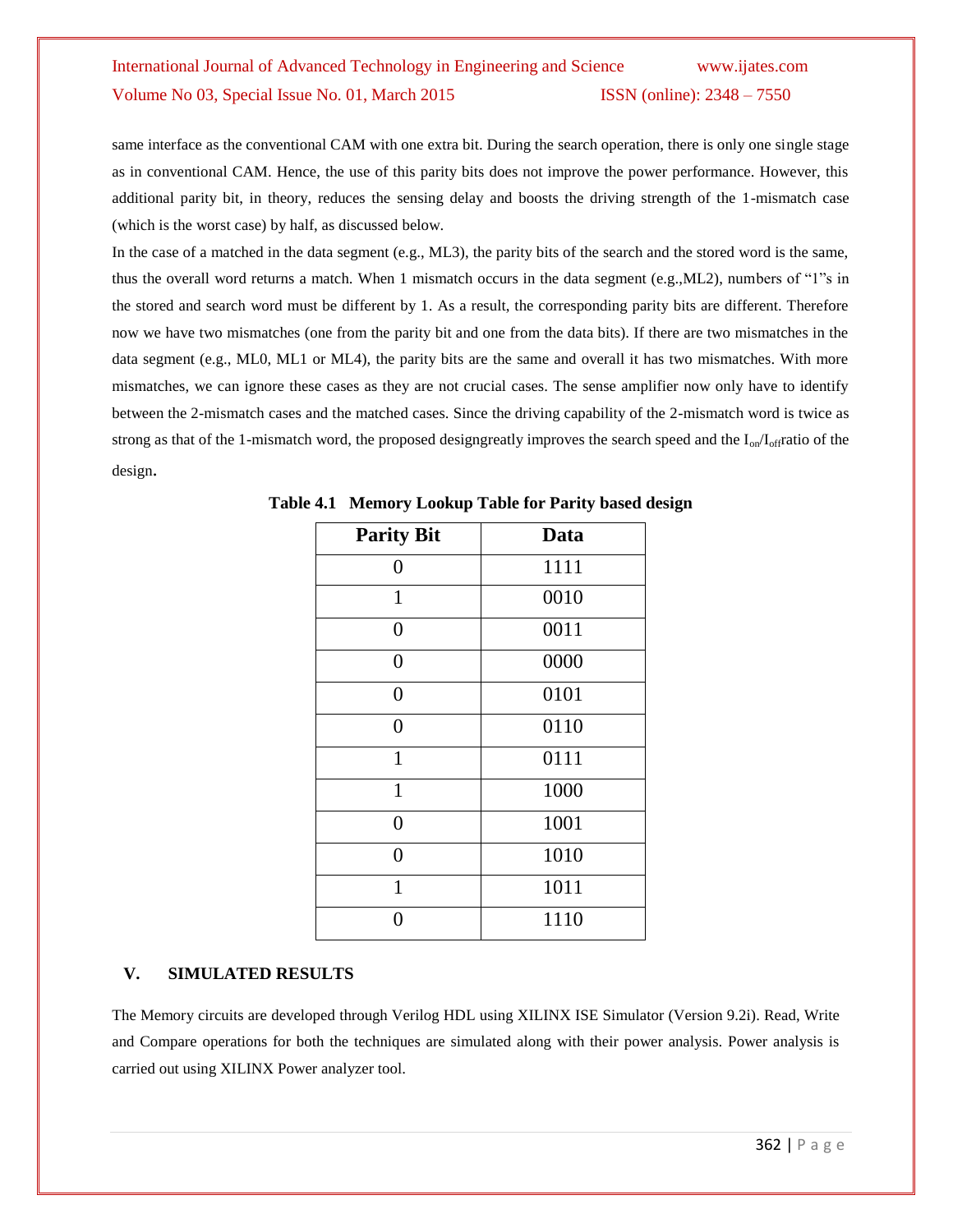

**Fig. 5.1 Write Operation of CAM Fig 5.2 Read Operation of CAM**

|  | <b>Table 5.1 Memory Look-up Table</b> |  |
|--|---------------------------------------|--|
|  |                                       |  |

| <b>Count Bit</b> | Address | Data |
|------------------|---------|------|
| 1                | 0000    | 0001 |
| 1                | 0001    | 0010 |
| $\overline{2}$   | 0010    | 0011 |
| 1                | 0011    | 0100 |
| $\overline{2}$   | 0100    | 0101 |
| $\overline{2}$   | 0101    | 0110 |
| 3                | 0110    | 0111 |
| $\mathbf{1}$     | 0111    | 1000 |
| $\overline{2}$   | 1000    | 1001 |
| $\overline{2}$   | 1001    | 1010 |
| 3                | 1010    | 1011 |
| 2                | 1011    | 1100 |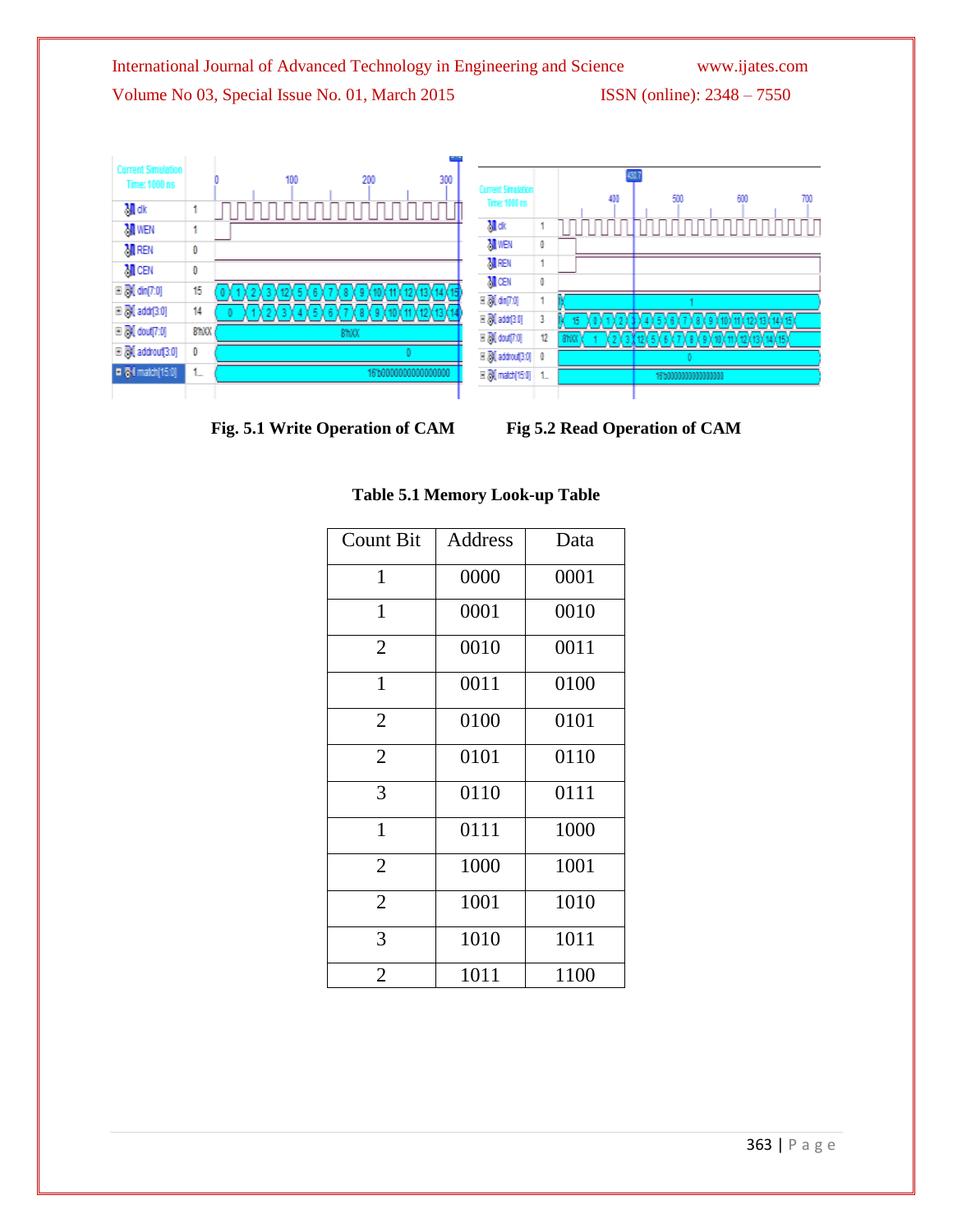

### **Fig 5.3 Compare Operation of CAM**

CAM circuits are developed for both read, write and compare operation for both pre computation based and parity based design techniques. From Results we analyzed that Parity based CAM circuits consume less power when compared to the count bit based pre computation CAM. Also the search speed is also better in the parity based CAM design.From the above power comparison table, it is clear that Content Addressable Memory logic implemented based on Parity bit logic consumes lesser power when compared to the Content Addressable Memory logic implemented with the conventional pre-computation based design of logic implementation using Count bit method.

|                       | <b>RESULTS</b> |               |  |
|-----------------------|----------------|---------------|--|
| <b>Power Analysis</b> | <b>COUNT</b>   | <b>PARITY</b> |  |
|                       | <b>BASED</b>   | <b>BASED</b>  |  |
|                       | <b>CAM</b>     | <b>CAM</b>    |  |
|                       |                |               |  |
| <b>Total Power</b>    | $95 \text{mw}$ | $91$ mw       |  |
| Consumption           |                |               |  |
|                       |                |               |  |

**Table 5.2Power Consumption in Count and parity based technique**.

### **VI. CONCLUSION**

Reliability of a product describes the ability of a system or component to perform its required functions under stated conditions for a specified period of time. Quality of product is decided based on reliability of the chip. For an Integrated Circuit (IC), as a critical product specification under today's aggressive technology scaling, reliability has always been very difficult and costly to measure, and to achieve in leading-edge technology. In this paper, a novel low-power and highly reliable Content Addressable Memory logic has been proposed to increase the search speed and reduce the power consumption during compare operation. Thus two various techniques are developed to identify the reduction in power consumption. CAM consumes higher power during compare cycle and hence necessary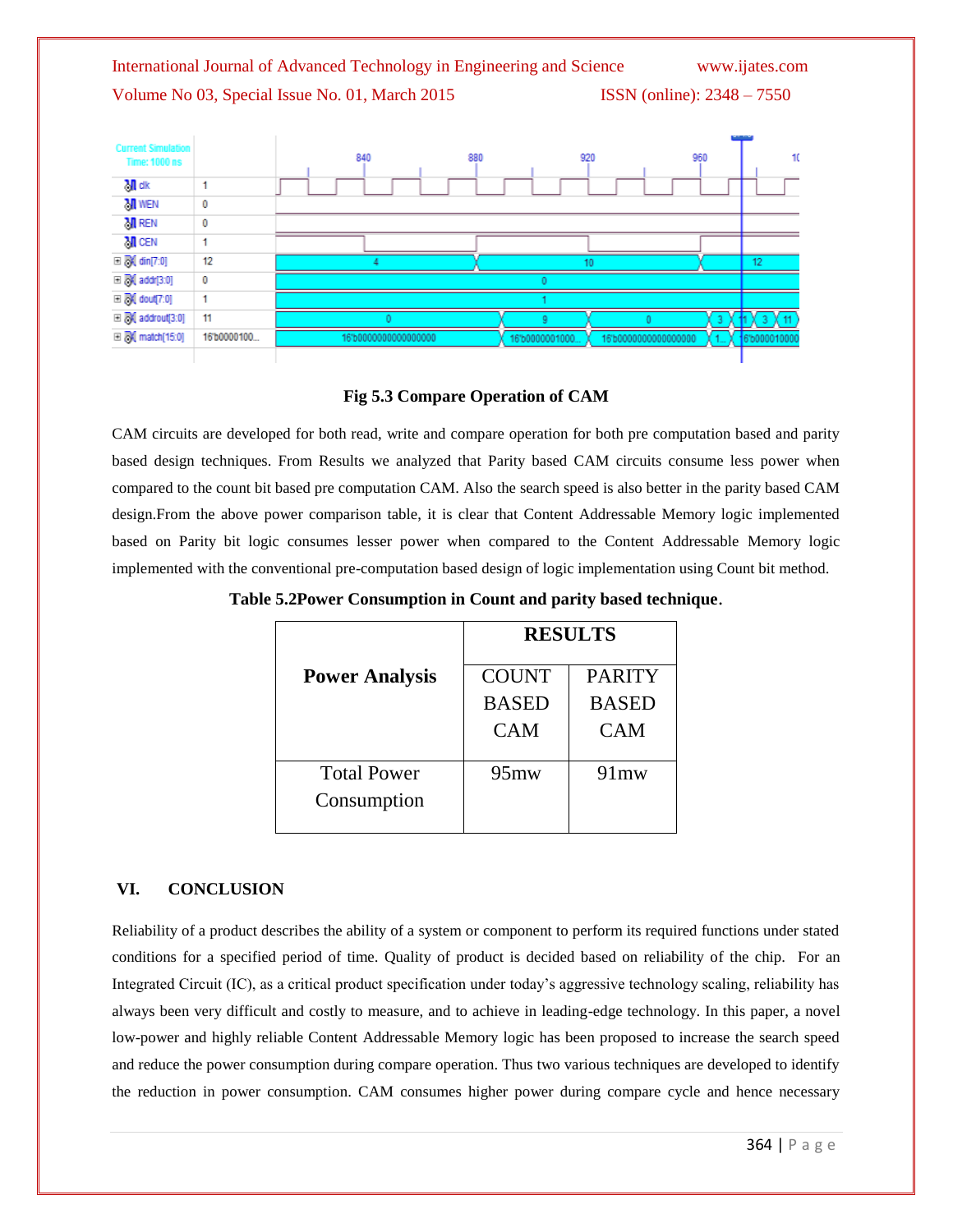measures are taken to reduce the power in compare cycle. Basically the existing conventional CAM follows the approach of pre-computation method of adding an extra count bit which stores the number of count based comparison and hence the new technique proposed is based on the parity bit based comparison which helps in power reduction. Both these techniques are developed and simulated to analyze the power consumption and simulated results shows that Parity based CAM boost the search speed with reduced power consumption.

### **REFERENCES**

- 1. Arsovski, I. and Sheikholeslami,A. "A mismatch-dependent power allocation technique for match-line sensing in content-addressable memories," IEEE J. Solid-State Circuits, vol. 38, no. 11, pp. 1958–1966, Nov. 2003.
- 2. Baeg, S. "Lowpower ternary content-addressable memory design using a segmented match line," IEEE Trans. Circuits Syst. I, Reg. Papers, vol. 55, no. 6, pp. 1485–1494, Jul. 2008.
- 3. Do,A. T. Chen, S. S. Kong,Z. H. and Yeo,K. S. "A low-power CAM with efficient power and delay tradeoff," in Proc. IEEE Int. Symp. Circuits Syst. (ISCAS), 2011, pp. 2573–2576.
- 4. Do, A. T. Chen, S. S. Kong, Z. H. and Yeo, K. S." A High Speed Low Power CAM With a Parity Bit andPower-Gated ML Sensing," IEEE Trans. Very Large Scale Integr. (VLSI) Syst., vol. 21, no. 1, Jan.2013.
- 5. Mohan, N. Fung, W. Wright,D. andSachdev,M. "A low-power ternary CAM with positive-feedback matchline sense amplifiers," IEEE Trans. Circuits Syst. I, Reg. Papers, vol. 56, no. 3, pp. 566–573, Mar. 2009.
- 6. Mohan, N. and Sachdev,M. "Low-leakage storage cells for ternary content addressable memories," IEEE Trans. Very Large Scale Integr. (VLSI) Syst., vol. 17, no. 5, pp. 604–612, May 2009.
- 7. Pagiamtzis, K. and Sheikholeslami, A. "A low-power content-addressable memory (CAM) using pipelined hierarchical search scheme," IEEE J. Solid-State Circuits, vol. 39, no. 9, pp. 1512–1519, Sep. 2004.
- 8. Pagiamtzis, K. and Sheikholeslami, A. "Content-addressable memory (CAM) circuits and architectures:A tutorial and survey," IEEE J. Solid State Circuits, vol. 41, no. 3, pp. 712–727, Mar. 2006.
- 9. Tyshchenko, O., and Sheikholeslami,A. "Match sensing using matchline stability in content addressable memorys (CAM)," IEEE J. Solid State Circuits, vol. 43, no. 9, pp. 1972–1981, Sep. 2008.

#### **BIOGRAPHICAL NOTES**

**MS.LATHA** A is presently pursuing M.E final year in Electronics and Communication Engineering Department (specialization in VLSI design) from TheniKammavarSangam College of Technology, Theni, Tamilnadu, India. She completed her Bachelor of Engineering in ECE from Anna University, Tamilnadu in the year 2006. MS.SARANYA G is presently pursuing M.E final year in Electronics and Communication Engineering Department (specialization in VLSI design) from TheniKammavarSangam College of Technology, Theni, Tamilnadu, India. She completed her Bachelor of Engineering in ECE from Anna University, Tamilnadu in the year 2009.